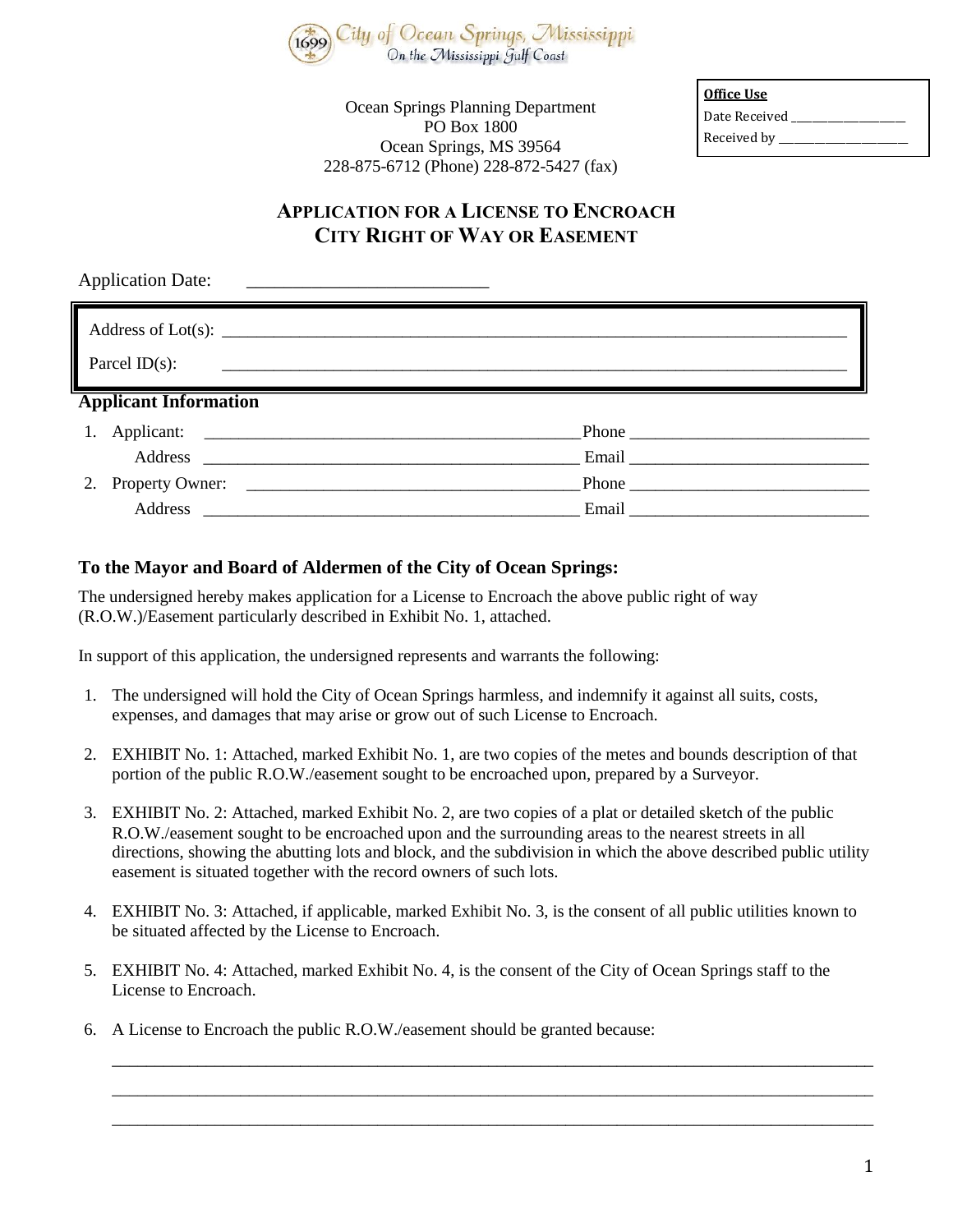

7. Such public easement has been used, is being used, or is requested to be used as follows:

|  | All of the information contained in this application is true and correct to the best of my knowledge and belief.<br>Subscribed and sworn to before me, a Notary Public, this ______ day of ____________________, 20_____ by |
|--|-----------------------------------------------------------------------------------------------------------------------------------------------------------------------------------------------------------------------------|

\_\_\_\_\_\_\_\_\_\_\_\_\_\_\_\_\_\_\_\_\_\_\_\_\_\_\_\_\_\_\_\_\_\_\_\_\_\_\_\_\_\_\_\_\_\_\_\_\_\_\_\_\_\_\_\_\_\_\_\_\_\_\_\_\_\_\_\_\_\_\_\_\_\_\_\_\_\_\_\_\_\_\_\_\_\_\_\_\_

*Notary Public for the State of Mississippi*

\_\_\_\_\_\_\_\_\_\_\_\_\_\_\_\_\_\_\_\_\_\_\_\_\_\_\_\_\_\_\_\_\_\_\_\_\_\_\_\_\_\_\_\_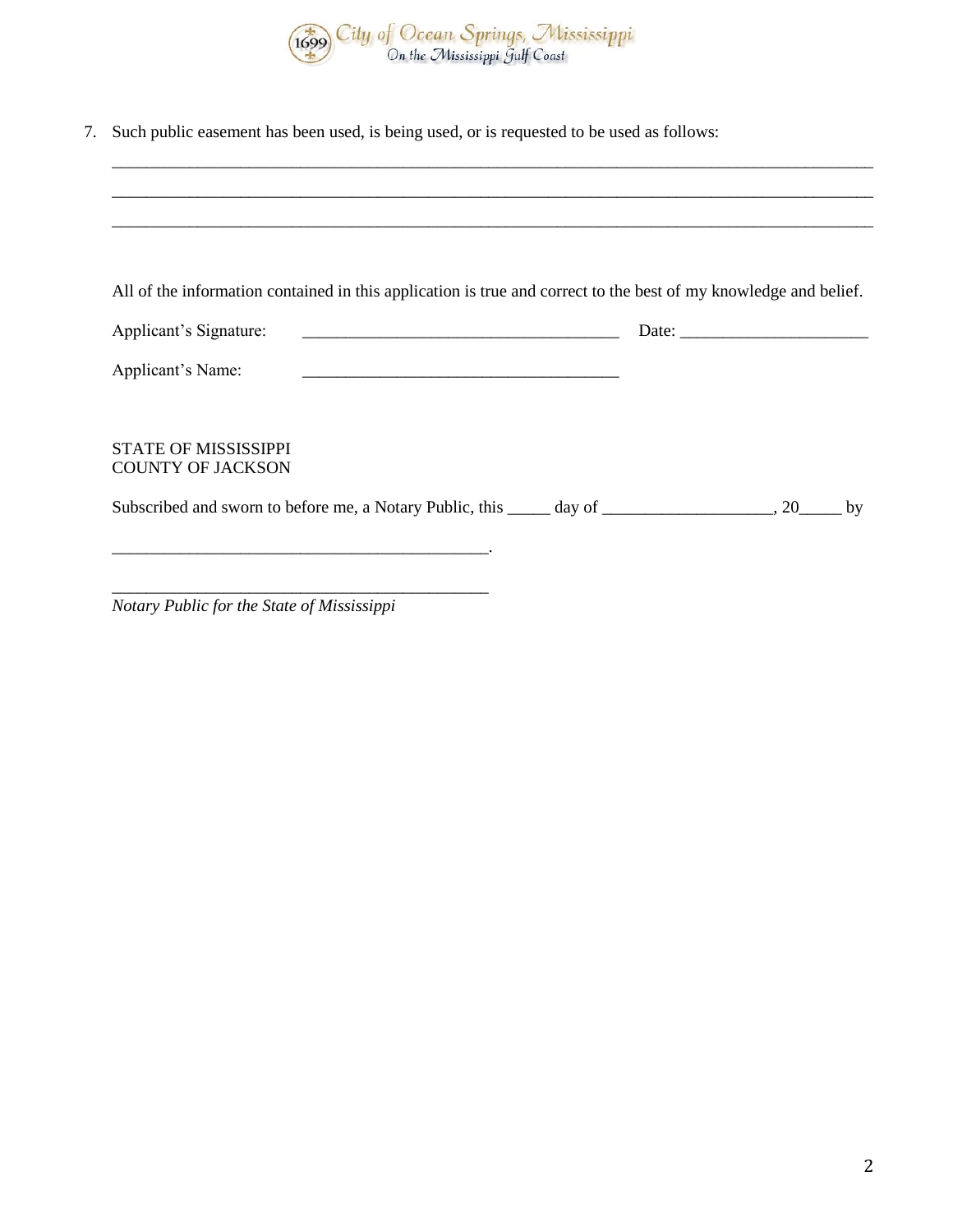

## **Application for License to Encroach R.O.W/Easement**

Located: \_\_\_\_\_\_\_\_\_\_\_\_\_\_\_\_\_\_\_\_\_\_\_\_\_\_\_\_\_\_\_\_\_\_\_\_\_\_\_\_\_\_\_\_\_\_\_\_\_\_\_\_\_\_\_\_\_\_\_\_\_\_\_\_\_\_\_\_\_\_\_\_\_\_\_\_

## **EXHIBIT No. 3** *(use when applicable)*

The undersigned public utilities companies, using that portion of the public utility easement sought to be encroached upon in the Application for License to Encroach above referred to, do hereby consent to the encroachment of the described portion thereof.

| <b>Utility Company Name:</b>                                                                                                      |       |
|-----------------------------------------------------------------------------------------------------------------------------------|-------|
| <b>Utility Designee Name:</b>                                                                                                     |       |
| Signature:                                                                                                                        | Date: |
|                                                                                                                                   |       |
|                                                                                                                                   |       |
| <b>Utility Company Name:</b>                                                                                                      |       |
| <b>Utility Designee Name:</b>                                                                                                     |       |
| Signature:<br><u> 1989 - Johann Barn, mars ann an t-Amhain an t-Amhain an t-Amhain an t-Amhain an t-Amhain an t-Amhain an t-A</u> | Date: |
|                                                                                                                                   |       |
|                                                                                                                                   |       |
|                                                                                                                                   |       |
| <b>Utility Company Name:</b>                                                                                                      |       |
| <b>Utility Designee Name:</b>                                                                                                     |       |
| Signature:                                                                                                                        | Date: |
|                                                                                                                                   |       |
|                                                                                                                                   |       |
|                                                                                                                                   |       |
| <b>Utility Company Name:</b>                                                                                                      |       |
| <b>Utility Designee Name:</b>                                                                                                     |       |
| Signature:                                                                                                                        | Date: |